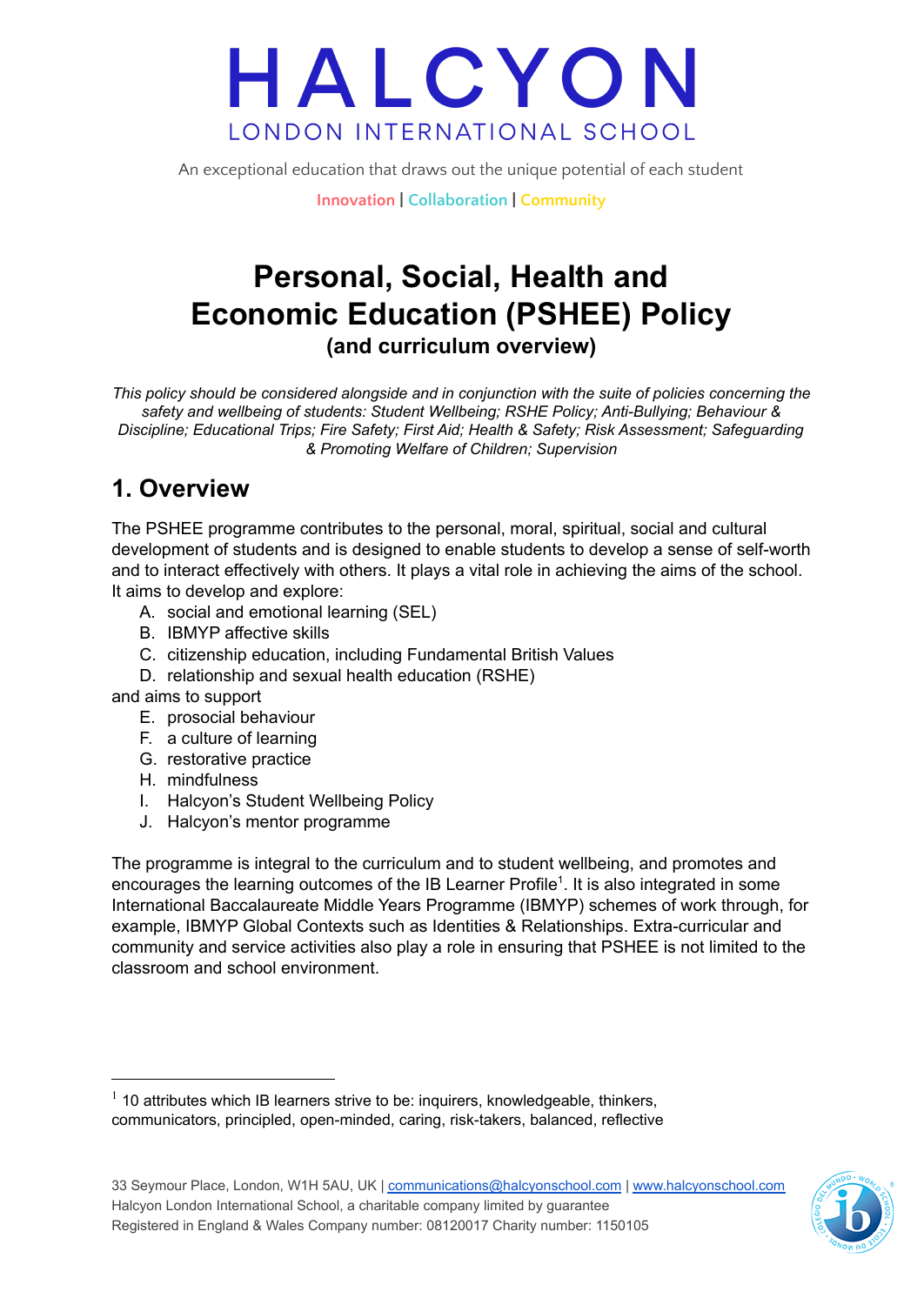An exceptional education that draws out the unique potential of each student

**Innovation | Collaboration | Community**

### **2. Intended Learning Impacts**

- A. To give students the knowledge, self-esteem, confidence and self-awareness to make informed choices and decisions and lead healthy fulfilling lives.
- B. To equip students with knowledge and skills they will need to become good **global citizens** with an understanding of their rights and responsibilities to make decisions that result in personal, national and international **economic and financial wellbeing**.
- C. To prepare students for the challenges, choices and responsibilities of further education, work and adult life.
- D. To equip students with the knowledge, skills and attitudes that will enable them to be successful, **reflective learners**.
- E. To **develop character**, for example skills of resilience, independence and creativity. The school aims to ensure that all students feel secure, confident and nurtured, knowing that they are a part of the Halcyon community.
- F. To make all students, regardless of nationality, aware of the local British cultural and statutory concepts of "right and wrong", to promote **Fundamental British Values** (democracy, the rule of law, individual liberty and mutual respect and tolerance for those with different faiths and beliefs) and to ensure students understand the role of the various law enforcement and public services that serve to uphold these.
- G. To deliver the RSHE programme, as outlined in the **RSHE Policy**
- H. Through **service learning**, to establish opportunities for students to contribute to school and local and global communities and to give them the confidence and skills to take action.
- I. Develop **restorative practice skills**, to support a collaborative community of learners.

### **3. Implementing the programme**

The PSHEE programme intends to be inclusive. It involves reflective thinking (both critical and creative) about ideas and behaviour, and includes problem solving and analysis, and clarification and discussion about personal beliefs and the moral and/ethical standards on which decisions are made. The PSHEE programme will support students in recognising the relationship between academic school subjects and the world outside, allowing them to utilise relevant knowledge, practical and social intelligence to solve authentic problems alone or in groups.

In PSHEE classes, and across the curriculum, students will acquire a range of skills to help them access the PSHEE materials. These skills are essential components of the IB Learner Profile and are embedded in IB MYP Approaches to Learning. These include, but are not limited to,

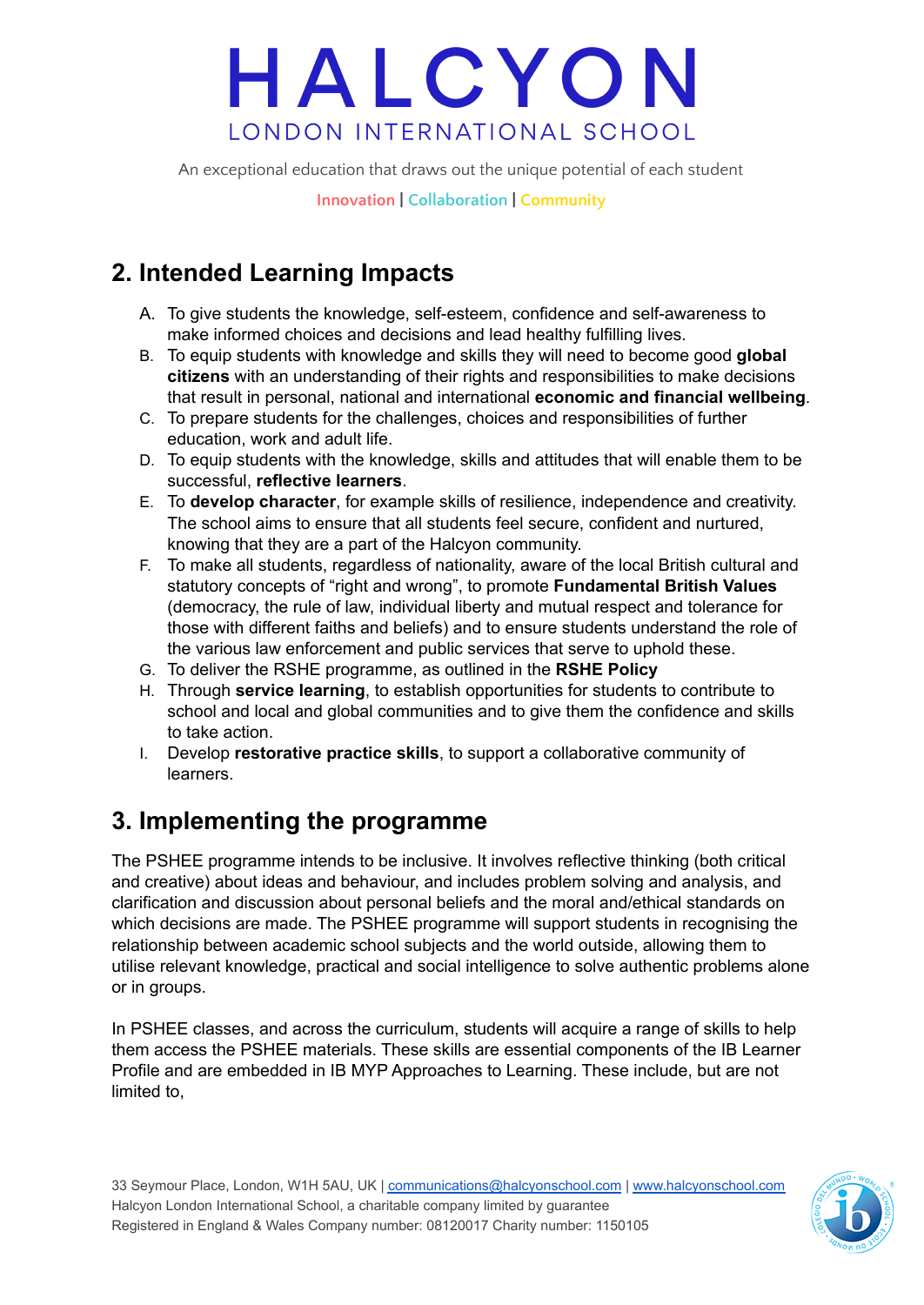An exceptional education that draws out the unique potential of each student

**Innovation | Collaboration | Community**

#### The **personal skills** needed to:

- A. make pro-social decisions
- B. manage attitudes and emotions
- C. develop talents and potential
- D. set and achieve goals
- E. accept accountability.

#### The **social skills** required to:

- F. communicate through effective listening and speaking
- G. demonstrate respect and concern for others
- H. develop an understanding and appreciation of social, cultural and ethnic diversity
- I. resolve conflicts peacefully
- J. resist negative peer pressure
- K. develop positive relationships with adults and peers.

The **thinking skills** required to:

- L. analyse and evaluate information and events
- M. develop good judgement
- N. solve problems to reach goals
- O. manage time and resources wisely.

Halcyon promotes a balanced, impartial, presentation of challenging issues, such as political views. At all times, we will create an environment of respect for differing viewpoints.

Extra-curricular activities are additional vehicles for exploring topics of global social concern, exploring democratic values, civic responsibility, the rule of law, individual liberty and mutual respect and tolerance for those with different faiths and beliefs.

### **4. Curriculum outline**

The PSHEE programme is flexible and is planned to:

- be consistent with Halcyon's mission and vision
- support the values of the International Baccalaureate
- promote a better, shared, understanding of safeguarding policy and practice, including Prevent strategies
- meet needs expressed by the students
- meet our commitment to British Fundamental Values and RSHE

The PSHEE programme balances the needs of the community with a structured curriculum. It is organised to provide learning opportunities that are both developmentally appropriate as

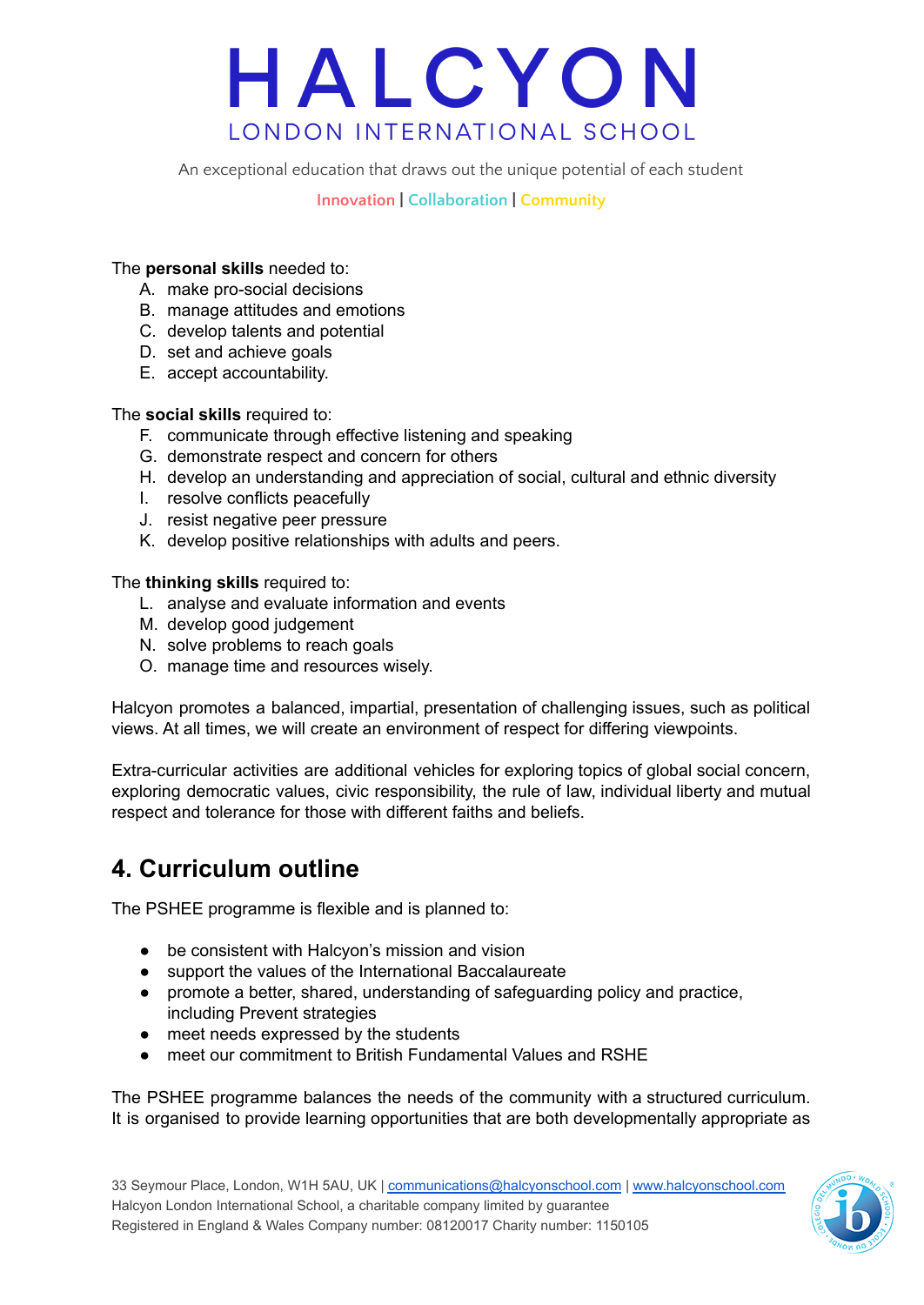An exceptional education that draws out the unique potential of each student

**Innovation | Collaboration | Community**

well as providing opportunities for collaboration across grade groups. It is not limited to but follows the following topic areas:

#### **Social Awareness**

- I) Understanding our community: Who are we, who and what we represent, and what do we hope to achieve together?
- II) Exploring the values and guiding principles of the school community, including exploring models of democratic education and researching the difference.
- III) How can we help each other learn? How do we know when we are being a prosocial community?
- IV) Understanding the importance of healthy friendships and higher order collaborative skills.
- V) How can we use the resources in our local community to make us better informed about, and better engaged with, the wider community?
- VI) Safeguarding the community; understanding Fundamental British Values and how these relate to, and are supported by, our international community
- VII) Developing an awareness of conflict resolution, mediation and restorative practice.

#### **Self Awareness**

- I) Identifying acts of moral courage, identifying how wisdom can inform choice.
- II) Identifying the impact of peer groups, social pressure and bullying
- III) Personal organisation and time management including digital use of digital technologies.
- IV) Self-esteem and peer pressure
- V) Emotional intelligence; how to read our own emotional state; how to observe the emotional state of others

#### **Making Informed Decisions**

- I) Understanding the function of philosophical decision-making in everyday life. Develop a literacy of ethics and morality.
- II) The Internet, UK law and young people: online security including personal data protection; personal safety, 'grooming', 'phishing', identity theft, and an individual's permanent online history; online radicalization; appropriate and legal use of social media; and advice and support structures to ensure personal safety and security online
- III) Understanding the role social media plays in informing decisions.

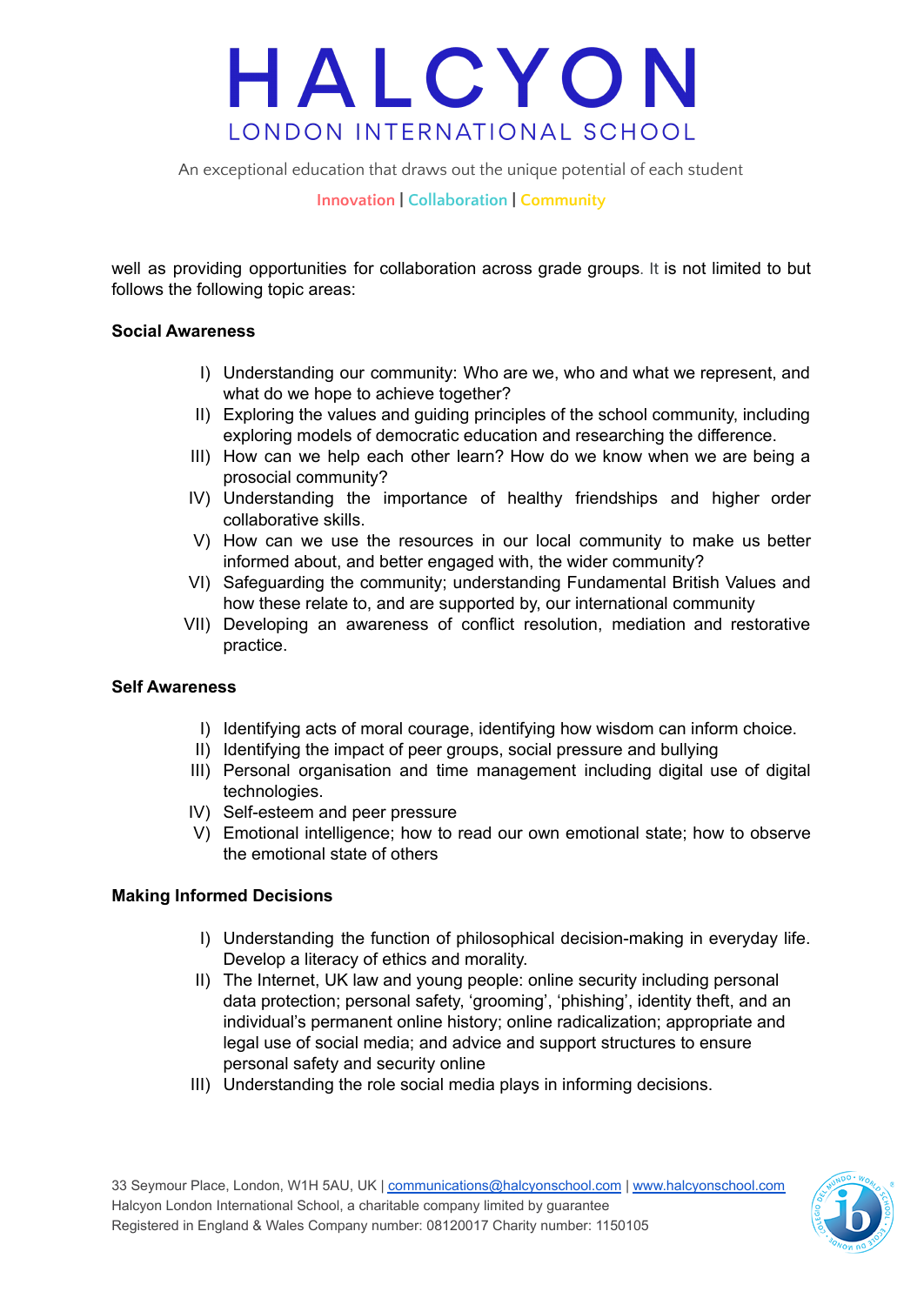An exceptional education that draws out the unique potential of each student

#### **Innovation | Collaboration | Community**

- IV) Safeguarding students, including understanding and recognizing threats to individual student wellbeing such as physical, emotional and sexual abuse, and FGM; school and external support structures; rights, confidentiality and reporting; 'whistleblowing'; understanding radicalization
- V) Developing strategies of mindfulness practice to support impulse control and attention.
- VI) Age group and context relevant case studies related to drugs and alcohol

#### **Healthy Living**

- I) The IB Learner Profile and personal wellbeing
- II) Healthy lifestyles, good choices: a healthy diet; body image; sleep and exercise; local sports and health clubs that can help us stay fit ;fitness; energy drinks; smoking, drugs and related UK laws; staying safe in London - safety on the streets and public transport.
- III) Developing awareness of diet/ nutrition, sleep and exercise to maintain a healthy body.
- IV) Exploring the role comparative judgement has on body image and self esteem.

#### **Relationships and Sexual Health Education, (RSHE). The RSHE policy provides further information.**

- I) Identities: what are the various aspects that make up who we are? What do we mean by LGBTQ+? What is the difference between Sex and Gender?
- II) Relationships: What are families and friends? How do we respond to complex emotions, trust and jealousy? What are healthy relationships?
- III) Consent: understanding the law.
- IV) Sexual Violence: Gender roles: what are gendered expectations, what pressure can they create? Myths and misconceptions around sexual violence how to get help, how to communicate effectively and safely
- V) Bodies: Diversity and bodies- myths and misconceptions exploring myths about the human body- taboo busting
- VI) Reproductive and Sexual Health: What is happening to the body? explorations around physical development. Understanding Contraception
- VII) How the media influences us, what digital media supports safe decision making and how to stay safe and informed

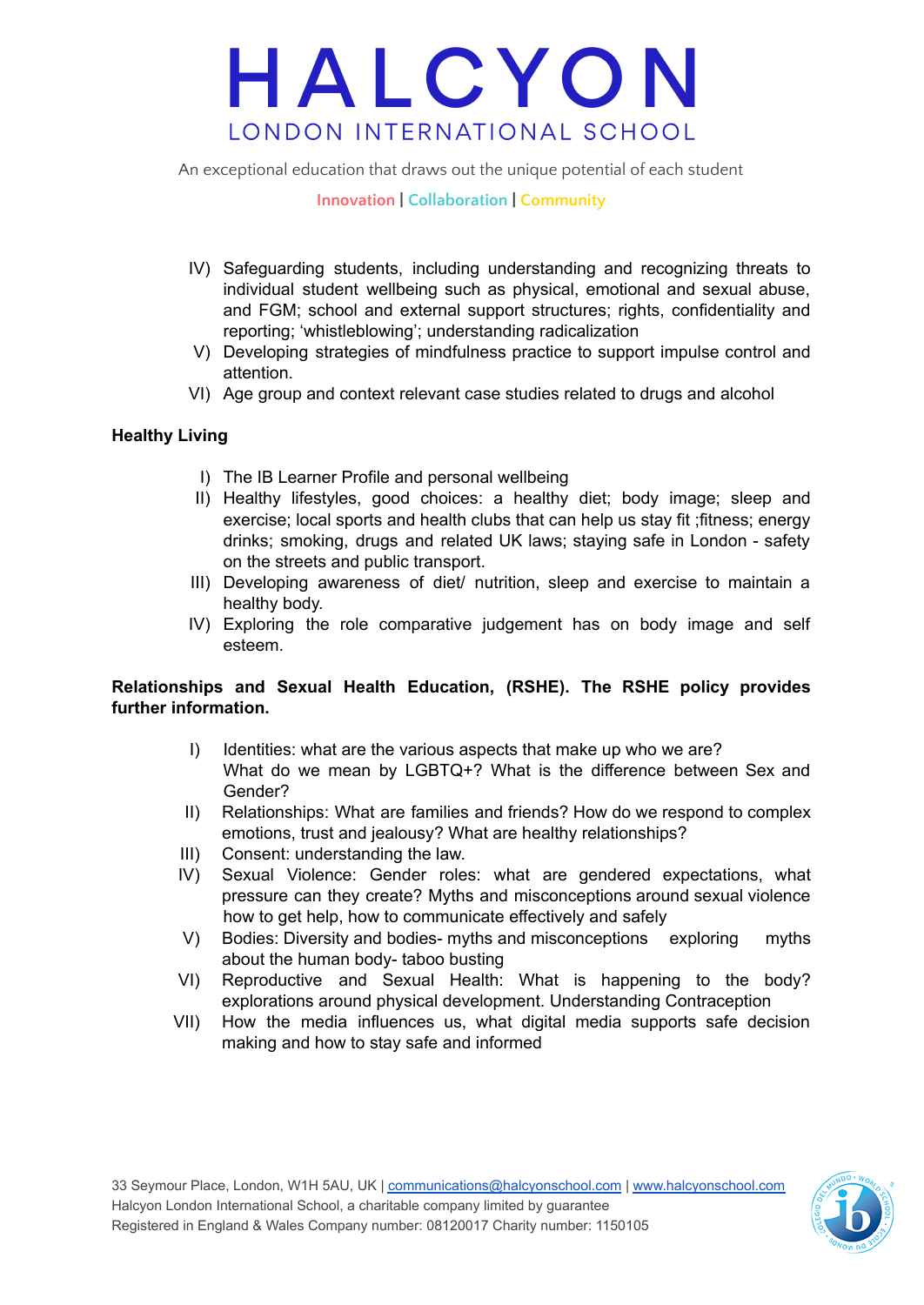An exceptional education that draws out the unique potential of each student

#### **Innovation | Collaboration | Community**

#### **How the world works**

- I) banking, budgeting and home economics in a local and international context
- II) finance and debt
- III) How the world works: our responsibilities as London and also global citizens
- IV) How the world works: local organisations; international organisations, international aid and development; taking action
- I) Preparing for the future: choices we make in school for possible careers
- II) The IB education for international students
- III) IB subject choices and university admissions
- IV) Local resources for career education.

### **5. Provision 16 – 19, IB Diploma Programme.**

The IB Diploma Programme does not have an explicit PSHEE component; however, all students have access to personal, social, health and economic education through the curriculum, and through Theory of Knowledge (ToK) classes.

In ToK we

- A. explore the construction of knowledge and truth, through the lens of different academic disciplines, and how this informs authentic real-world issues.
- B. develop an awareness of how individuals and communities construct knowledge and how this is critically examined
- C. develop an interest in the diversity and richness of cultural perspectives and an awareness of personal and ideological assumptions
- D. ask students to reflect critically on their own beliefs and assumptions, leading to more thoughtful, responsible and purposeful lives
- E. understand that knowledge brings responsibility which leads to commitment and action.

In addition, all Diploma students must complete the Creativity, Action and Service (CAS) programme, the learning outcomes of which include

- F. Demonstrating engagement with issues of global significance, whereby the student
	- I. recognizes the global implications of local issues
	- II. is able to identify global issues in the local or national community